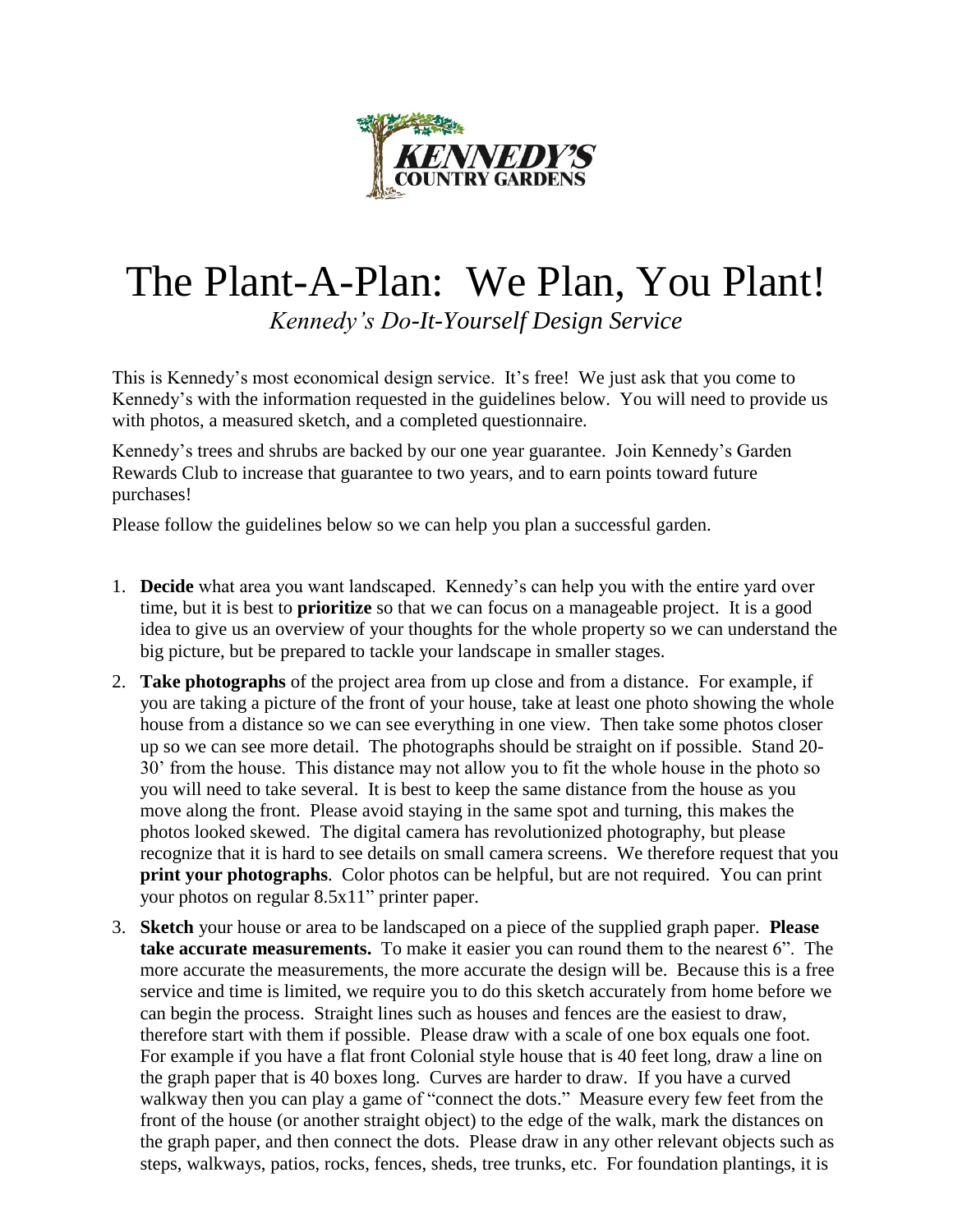also a good idea to notch in where your windows are so we know where not to put the tall plants.

- 4. **Measure sunlight.** The amount of sunlight is the easiest thing to forget when designing a landscape, but it might be the most important factor in the success of your new design. Many plants are picky about how much sunlight they require. Sometimes the effects show right away, and with others it may take years to cause a problem. At Kennedy's we rate the amount of sunlight in four levels:
	- Full Sun: Direct sun, with no shadows, for at least 6 hours through the middle of the day.
	- Part Shade: Direct sun for about 3-6 hours, or a full day of bright filtered sun.
	- Shade: Less than three hours of direct sun.
	- Deep Shade: No direct sun or bright light.

The best way to determine your sunlight is to go out in your yard several times on a sunny day and note how long the sun shines on different areas of the yard. There is often varying degrees of sunlight from one area to another. For example, against the north side of a small house, the conditions will be shady most of the day, but five feet away might receive full sun all day.

5. **Know your soil conditions.** Most plants prefer loamy soil that drains well and is rich in living matter. **Clay soils** can be very difficult to grow plants in. Clay is made up of tiny particles of soil that stick together and do not let water pass through very easily. Often the root systems of plants drown from lack of air in poorly drained clay soils. We recommend improving clay soil by adding large amounts of compost and mixing it in with a shovel or garden fork. This will bring the root system of plants up higher and out of the soggy parts of the soil as well as add air, nutrients, and living matter. **Sandy soils** are at the opposite end of the spectrum and also present challenges. Sand particles are much larger and allow the moisture and nutrients to drain away quickly. Plenty of good compost will also counteract the negative effects of sandy soil. The compost will retain water and nutrients as well as add living matter to the soil. Ask us about improving your soil and the timing related to planting.

## **A few more details about the program:**

Your time is valuable and so is ours. Please use the above guidelines and come prepared with photos, a measured sketch, and a completed questionnaire. Due to the seasonality of our business, it is hard to schedule appointments for this service, but please call before you leave your house to make sure that a qualified staff member will be available to help you upon your arrival. Please use your judgment, but it is often best to make other arrangements for children and pets during the planning sessions. We need your full attention and cannot ensure your children's safety if they are not attended at all times. There is the potential for interruptions from other customers, phone calls, etc., but we will do our best to minimize them on our end. **The Plant-A-Plan service is free to customers buying plants at Kennedy's.** We trust that you will buy the plants from Kennedy's. Landscape plans and sketches are property of Kennedy's Country Gardens. We are more than happy to give you the plan, planting guidelines, and other helpful instructions when you buy your plants. Our goal is that you end up with a beautifully landscaped yard for years to come. We look forward to working with you!